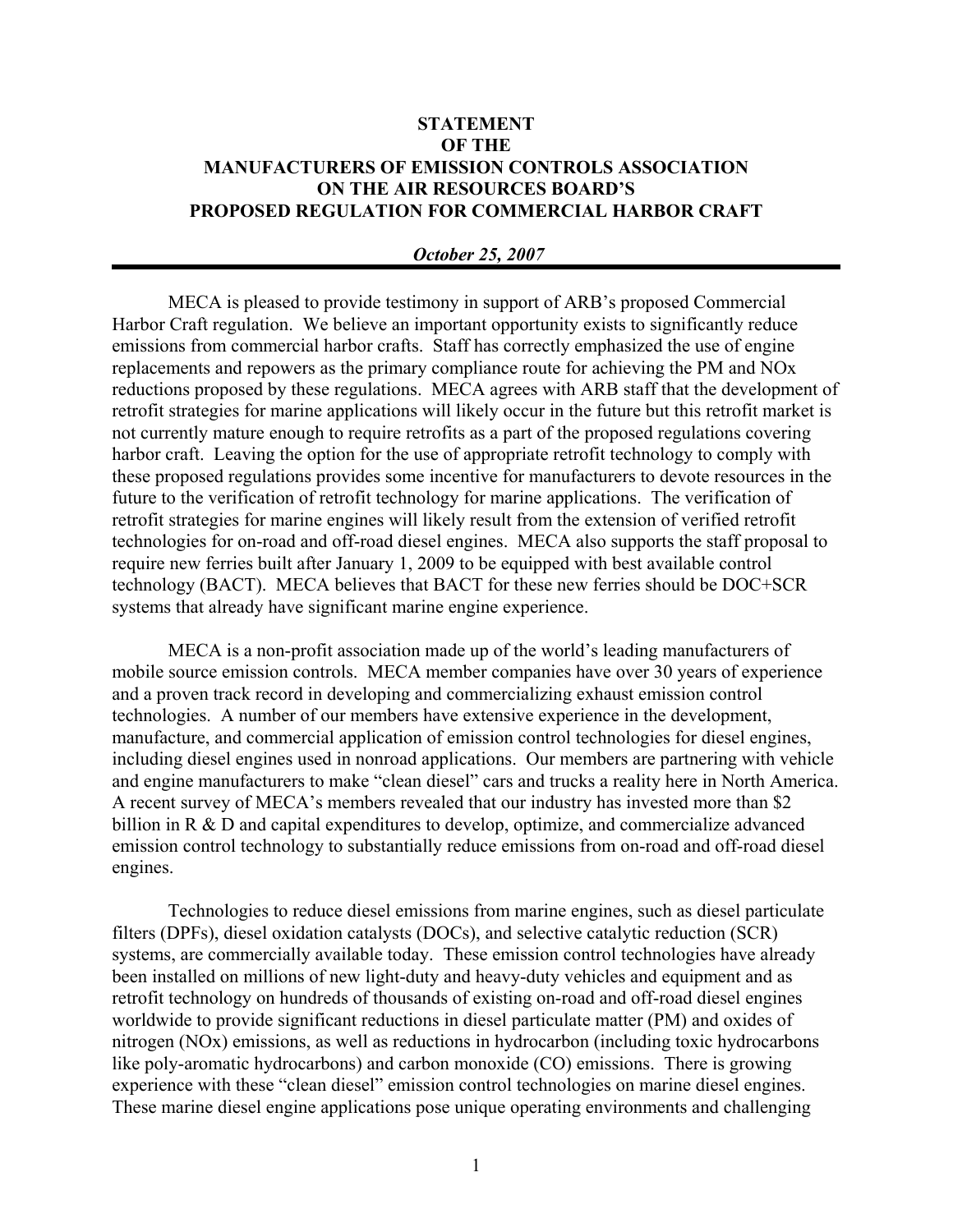packaging envelopes for emission control technologies, but proper application engineering has resulted in the successful application of DOCs, DPFs, and SCR catalysts on a variety of marine engines.

## **Emission Control Technologies for Marine Diesel Engines**

MECA would like to provide specific comments on the experience base with diesel particulate filters, diesel oxidation catalysts, and SCR catalysts for their potential in achieving the proposed commercial harbor craft standards. While MECA agrees with ARB staff report's assessment that retrofit with diesel emission control strategies present multiple challenges, we believe that these challenges can be overcome as demonstrated by the successful installation and operation of these technologies on several marine applications.

*Diesel Particulate Filters (DPFs) –* Diesel particulate filters are commercially available today, with over 200,000 on-road heavy-duty vehicles worldwide retrofitted with high-efficiency DPFs and over four million new diesel passenger cars in Europe equipped with this technology since 2000. Starting this year here in the U.S., all new heavy-duty diesel highway engines are equipped with diesel particulate filters to achieve EPA's 2007, 0.01 g/bhp-hr PM highway diesel standard. New "clean diesel" light-duty vehicles that are entering the U.S. market will also be equipped with DPFs to achieve compliance with EPA's light-duty Tier 2 PM emission regulations.

To date, the real-world experience with DPFs in these many light-duty and heavy-duty on-road vehicle applications has been very good. Through millions of miles of operation, DPFs continue to provide high reductions in PM emissions in these applications with very few operational problems. Most recently, the launch of catalyst-based filters in the U.S. and Canada on 2007 model year heavy-duty highway engines has received favorable feedback from owners and operators.

These successful on-road DPF applications are generally employing durable ceramic wall-flow filters to achieve in excess of 90% reduction in engine-out PM levels over years of operation. Light-duty and heavy-duty new vehicle applications of DPFs rely on combinations of both passive and active regeneration strategies for periodic combustion of soot that accumulates on the filter. In many cases, catalysts displayed directly on the filter substrate and/or located upstream of the filter element have been used to facilitate soot oxidation under normal exhaust temperatures. MECA supports the staff proposal that will require harbor craft diesel engines to be fueled with CARB diesel (or an approved alternative diesel fuel), since the use of ultra-low sulfur diesel fuel is an important enabler for the use of catalyst-based PM control technologies such as DPFs and DOCs. Wall-flow ceramic filter elements are now available in a number of material types including cordierite, silicon carbide, aluminum titanate, and mullite. Substrate manufacturers continue to refine the designs and production processes for these filter elements in order to improve durability characteristics, minimize exhaust backpressure, and make these filter substrates more compatible with catalyst coatings.

Wall-flow filters, in addition to trapping soot, also trap inorganic ash constituents present in the exhaust stream that are chiefly associated with lubricant additive packages. Regular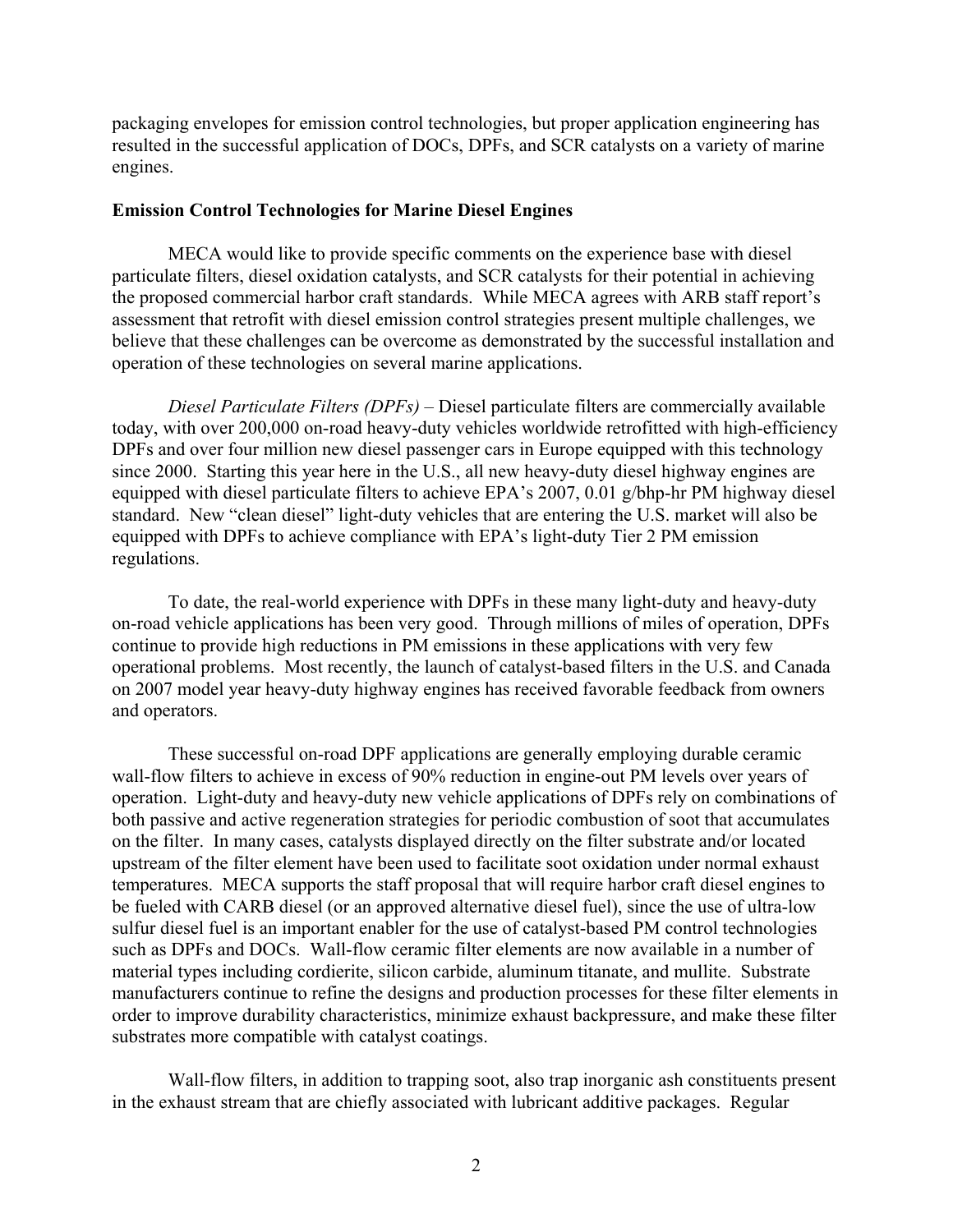maintenance of wall-flow filters to remove accumulated ash is necessary to keep engine backpressures at acceptable levels. However, through the use of low-ash containing lubricants, improved engine designs that minimize lubricant consumption, proper filter substrate sizing, and novel filter substrate cell designs (e.g., asymmetric inlet and outlet cell sizes), ash cleaning intervals can be extended to many thousands of hours of operation. Some engine manufacturers expect maintenance intervals for filters equipped on new 2007 heavy-duty trucks to reach 300,000 miles or more in Class 8 long haul trucks. Filter maintenance intervals for retrofit filters will depend strongly on duty cycles and engine lubricant consumption characteristics. MECA published a report on filter maintenance practices and experience in 2005. This report is available on the MECA website at: www.meca.org/galleries/defaultfile/Filter\_Maintenance\_White\_Paper\_605\_final.pdf.

More recently, metal substrate filter designs have been developed and introduced for PM control of diesel engines. These designs combine more tortuous flow paths with sintered metal filter elements to achieve intermediate PM filtering efficiencies that can range from 30 to 70% depending on engine operating conditions and the soluble content of the diesel particulate matter emitted by the engine. Like ceramic wall-flow filters, these metal filter designs can be catalyzed directly or used with an upstream catalyst to facilitate regeneration of soot captured by the substrate. These metal substrate filter designs have been verified by the California Air Resources Board as a Level 2 retrofit device (50-85% PM reduction) on a range of highway diesel engines, have been used by one engine manufacturer (MAN) in Europe for complying with Euro 4 heavy-duty diesel PM limits, and are available in Europe as a retrofit PM technology for light-duty diesel vehicles. Most recently, this metal substrate filter design has been introduced by Daimler on their new Smart diesel passenger car in Europe to reduce PM emissions and comply with Euro 4 light-duty emission standards. Due to their more open designs, these metal substrate filter designs can operate over very long timeframes without the need for cleaning the substrate of trapped lubricant oil ash.

Several demonstration projects have been, or are being conducted in the U.S., to evaluate the feasibility of equipping marine engines with DPFs. In 2006, a U.S. Navy work boat/barge was retrofitted with an active DPF system. Emissions testing results show that the DPF, along with engine modifications, achieved an 85 percent reduction in PM and a 74 percent reduction in NOx emissions relative to the original engine configuration. Active filters employing diesel fuel burners for filter regeneration have been successfully installed in a limited number of marine engine applications in Europe. Additional details of the marine applications of DPFs are summarized in MECA's Locomotive and Marine case study report available at: www.meca.org/galleries/default-

file/MECA%20locomotive%20and%20marine%20case%20study%20report%201006.pdf.

*Diesel Oxidation Catalysts (DOCs) –* DOCs are a well proven technology for oxidizing gaseous pollutants and toxic hydrocarbon species present in the exhaust of diesel engines. DOCs are also effective at reducing diesel PM emissions through the catalytic oxidation of soluble hydrocarbon species that are adsorbed on soot particles formed during the combustion process. DOCs can also oxidize NO present in the engine exhaust to  $NO<sub>2</sub>$ . This  $NO<sub>2</sub>$  can then be used to oxidize soot captured on a DPF at relatively low exhaust temperatures (so-called passive filter regeneration) or to improve the low temperature performance of SCR catalysts by providing a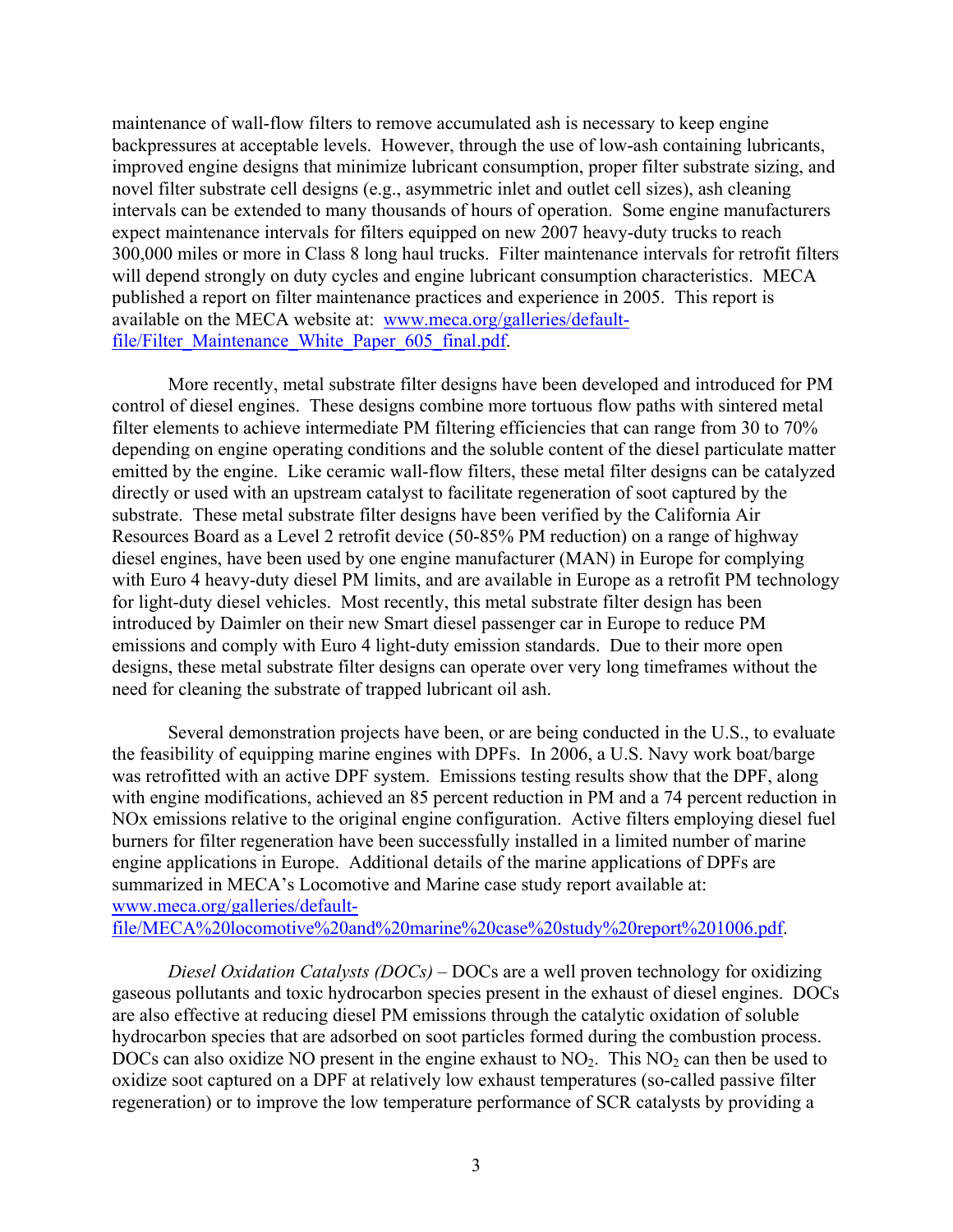more kinetically variable mixture of NO and  $NO<sub>2</sub>$  to the SCR catalyst. Both the oxidation of soluble PM species and NO oxidation pathways could be useful in meeting the proposed commercial harbor craft regulation.

Over two million oxidation catalysts have been installed on new heavy-duty highway trucks since 1994 in the U.S. These systems have operated trouble free for hundreds of thousands of miles. Many new 2007-compliant heavy-duty trucks offered for sale in the U.S. and Canada include an oxidation catalyst upstream of a catalyzed diesel particulate filter in order to reduce PM emissions to levels below 0.01 g/bhp-hr. Oxidation catalysts have been used on millions of diesel passenger cars in Europe since the early 1990s and oxidation catalysts have been installed on over 250,000 off-road vehicles around the world for over 30 years. DOCs include Pt or Pt/Pd catalyst formulations supported on ceramic or metallic substrates.

There have been limited demonstration projects evaluating the feasibility of equipping marine engines with DOCs. In 2003, the New York State Energy Research and Development Authority initiated a program to collaborate with private ferry operators to demonstrate emission reduction technologies, including DOCs. Two ferries were retrofitted with DOCs: one ferry with a DOC using a fuel-borne catalyst was estimated to achieve NOx reductions of 5 percent with ultra-low sulfur diesel and PM reductions of 50 percent; the other ferry equipped with a DOC was estimated to achieve PM reductions of 40 percent. Additional details of the marine applications of DOCs are summarized in MECA's Locomotive and Marine case study report available at: www.meca.org/galleries/defaultfile/MECA%20locomotive%20and%20marine%20case%20study%20report%201006.pdf.

*Selective Catalytic Reduction (SCR) Technology –* SCR technology is a proven NOx control strategy. SCR has been used to control NOx emissions from stationary sources for over 20 years. The experience from stationary applications of SCR technology can be applied to marine installations due to the similar, non-transient modal operating conditions employed in both applications. Stationary demonstrations range from diesel back-up generators, gensets and stationary engines used on large construction cranes. The exhaust controls that have been implemented to achieve both PM and NOx reductions include wall-flow DPFs in combination with SCR to achieve greater than 85% reduction in PM and greater than 90% reduction in NO<sub>x</sub>. MECA has summarized this experience in a case study report available at: http://www.meca.org/galleries/default-

file/Stationary%20Engine%20Diesel%20Retrofit%20Case%20Studies%200807.pdf.

More recently, SCR systems have been applied to mobile sources, including trucks, offroad equipment, and marine vessels. Applying SCR to diesel-powered engines provides simultaneous reductions of NOx, PM, and HC emissions. Open loop SCR systems can reduce NOx emissions from 75 to 90 percent. Closed loop systems on stationary engines have achieved NOx reductions of greater than 95 percent. Modern SCR system designs have been detailed for mobile source applications that combine highly controlled reductant injection hardware, flow mixing devices for effective distribution of the reductant across the available catalyst crosssection, durable SCR catalyst formulations, and ammonia slip clean-up catalysts that are capable of achieving and maintaining high NOx conversion efficiencies with extremely low levels of exhaust outlet ammonia concentrations over thousands of hours of operation.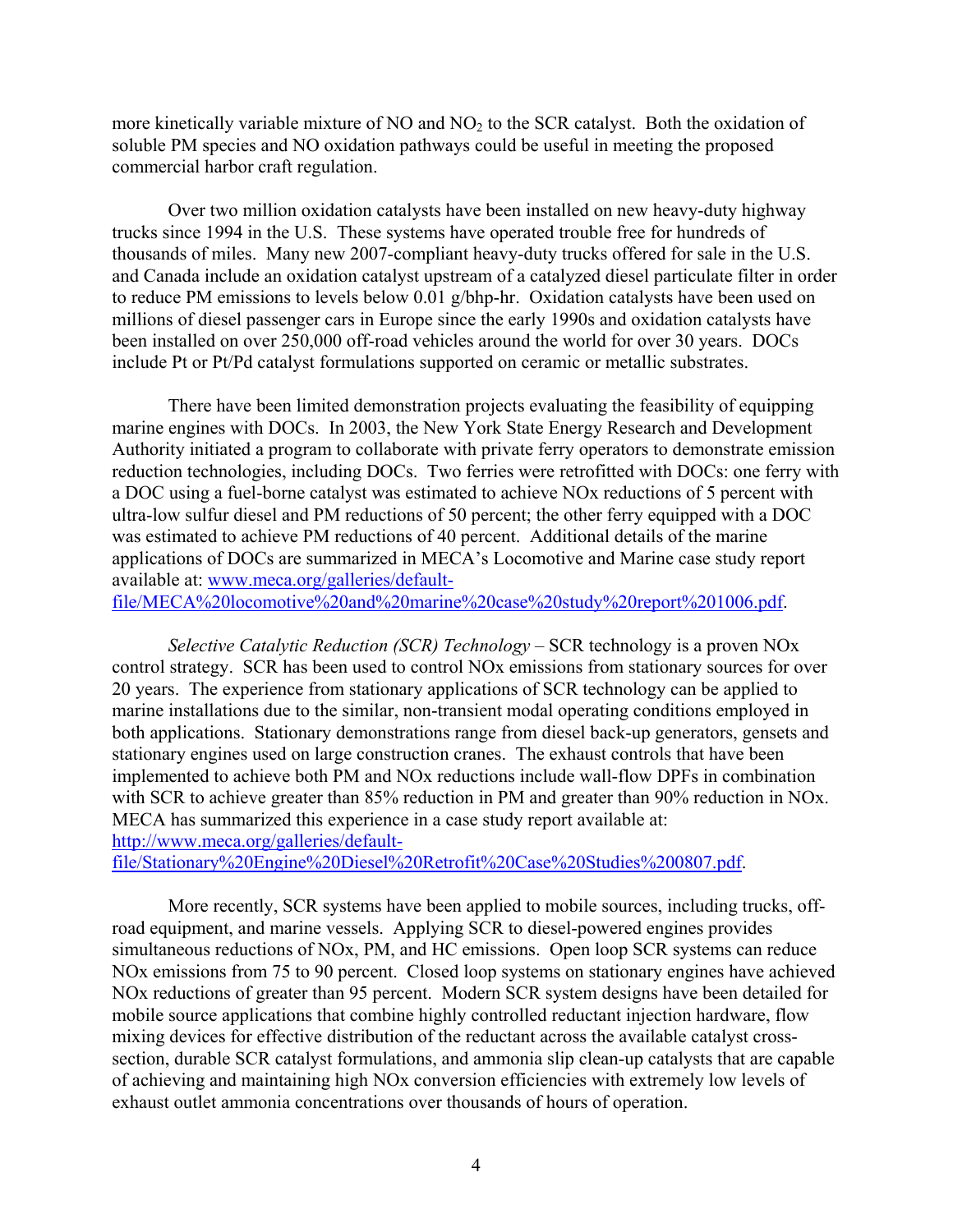The majority of heavy-duty engine manufacturers are offering urea-SCR systems in highway truck applications to comply with Euro IV and V emission regulations in Europe, with more than 100,000 of these European SCR-equipped trucks already in service. Engine manufacturers here in North America are also seriously considering combined DPF+SCR system designs for complying with EPA's 2010 heavy-duty highway emission standards. A number of combined DPF+SCR system demonstration projections have been completed or are in progress on highway trucks both here in the U.S. and Europe. DOC+SCR systems are also being used commercially in Japan for new diesel trucks by several engine manufacturers to comply with Japan's 2005 standards for new diesel trucks. Several technology providers are developing and demonstrating retrofit SCR systems for both on-road trucks and off-road equipment that combine SCR catalysts with either DOCs or DPFs. The growing experience base and advanced technologies that are being developed to meet EPA's 2007/2010 on highway emission standards can be directly applied to marine applications and help ferry owners and operators comply with the BACT requirements for new ferries under this proposal.

Since the mid-1990s, SCR technology using a urea-based reductant has been safely installed on a variety of marine applications in Europe, including auto ferries, cargo vessels, military ships, and tugboats, with over 200 systems installed on engines ranging from approximately 450 to over 10,000 kW. The Port Authority of New York and New Jersey has recently conducted an innovative pilot project to demonstrate diesel emission reduction technologies on a Staten Island ferry. The ferry was retrofitted with DOC+SCR systems on its two main, four-stroke propulsion engines. Emissions testing observed on the ferry showed NOx reductions that typically exceeded 94% during ferry cruise modes. Additional details on this Staten Island ferry project are available at:

www.mjbradley.com/documents/Austen\_Alice\_Report\_Final\_31aug06.pdf. This ferry project along with other operational, marine SCR installations provides firm evidence that SCR systems can be engineered to meet rigorous marine industry conditions and safety standards. Some of these marine SCR systems have been operating since the 1990s with high NOx conversion efficiencies and no reported safety-related issues. Because of this SCR experience with marine engines, MECA believes that DOC+SCR systems should be BACT for the propulsion engines on new ferries built and brought into service in California after January 1, 2009.

## **Conclusion**

In closing, we commend the Air Resources Board for its continuing efforts to provide the people of California with healthy air quality and for demonstrating true leadership in this regulatory program that will significantly reduce PM and NOx emissions from commercial harbor crafts. MECA believes that technologies to reduce diesel emissions, such as DPFs, DOCs, and SCR, are available today to reduce NOx and PM emissions from off-road vehicles and engines and these same technologies can have a role in reducing emissions from both new and in-use harbor craft. Including retrofit technologies as a potential compliance option for harbor craft provides manufacturers with a clearly defined market opportunity that should allow for the extension of verified on-road and off-road retrofit technologies for reducing PM and/or NOx emissions into the marine sector. Our industry is committed to continue to invest in the